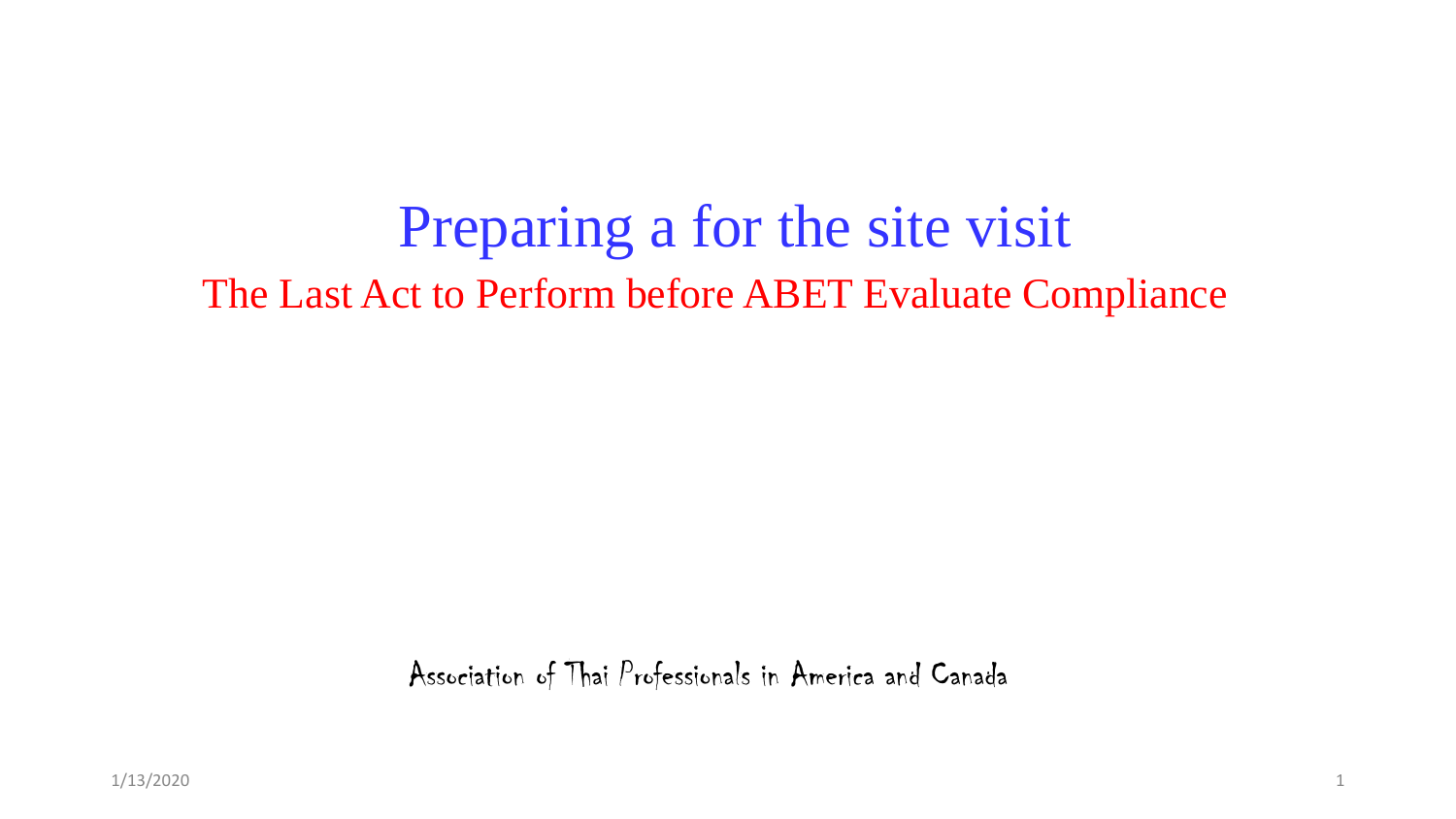#### Three Key Steps to Prepare for ABET

- 1. Make sure that Curriculum is in compliance with ABET Criterion 5
- **2. Prepare Self-Study Report and all supporting documents**
- **3. Prepare for and Host the actual site visit by the PEVs** NEXT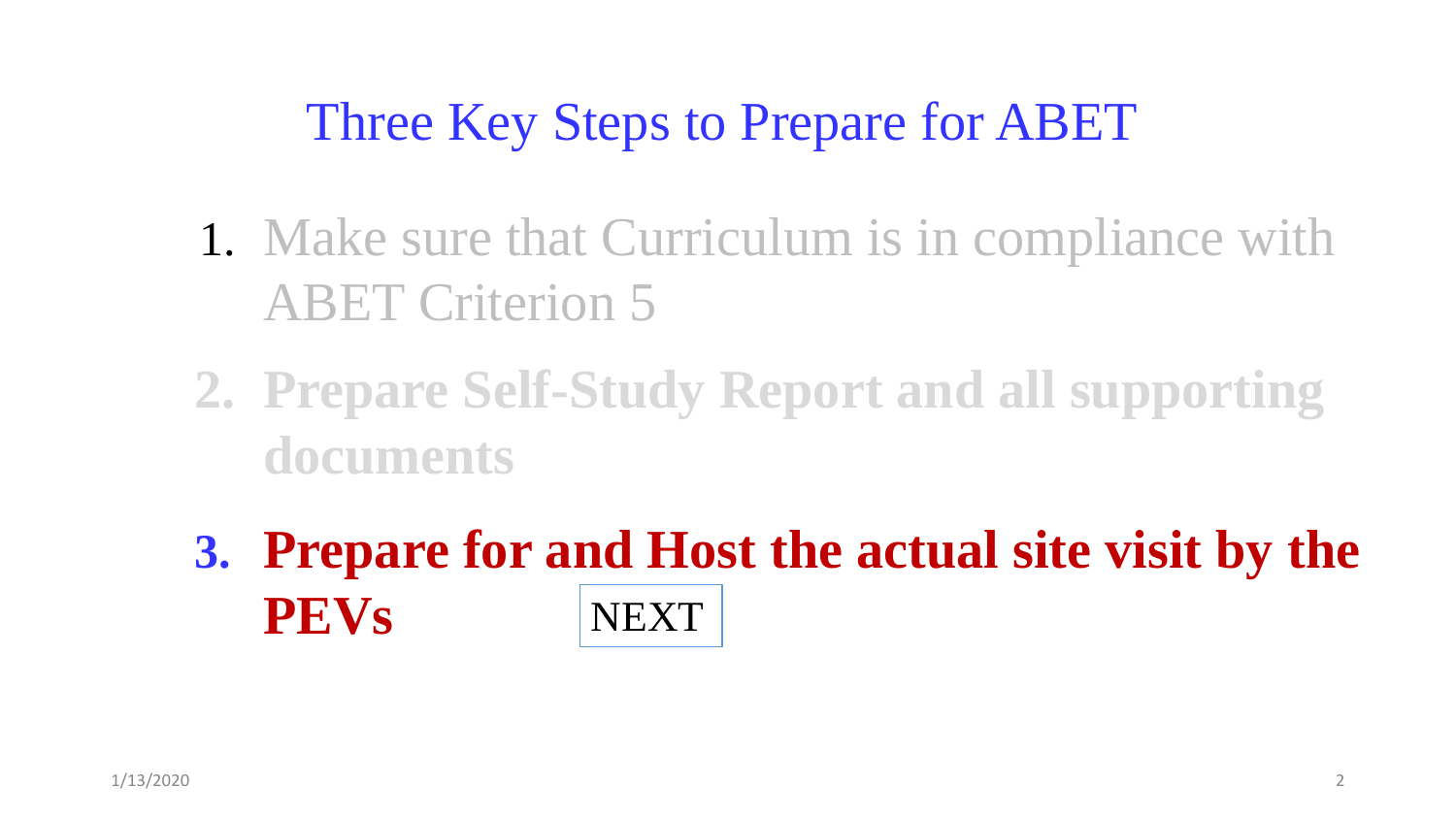#### The purpose of the actual site visit by the PEV

The primary purpose of a site visit is to assess factors that cannot be adequately addressed in the SSR. These factors include the intellectual atmosphere, the morale of the faculty and students, the caliber of the staff and student body, the facilities, and the outcome of the education offered as evidenced by the character of the work performed.

Here is a list of what should be made available before and during at the site visit and what the PEV will do with them during the visit: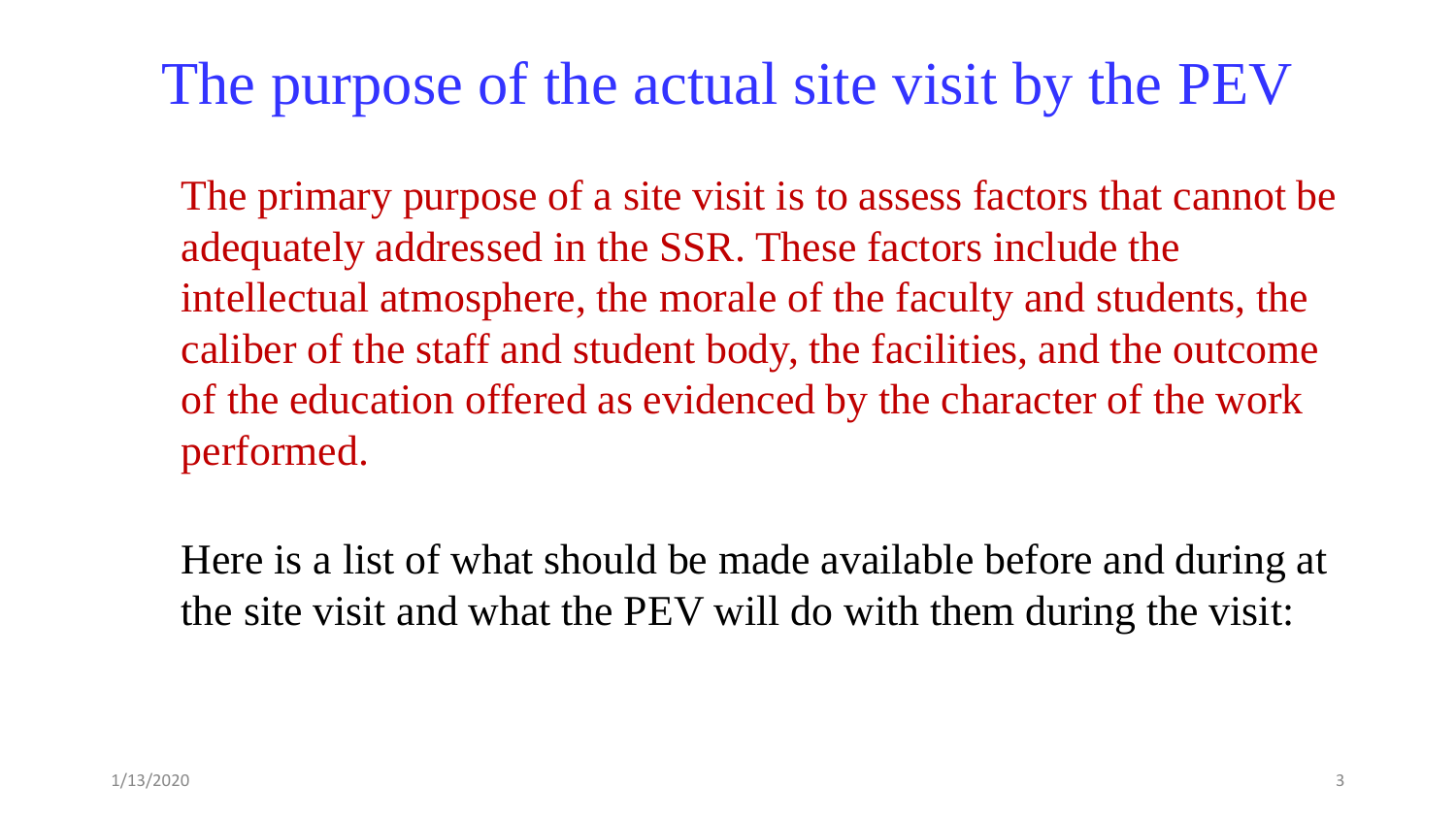#### Prior to the visit

- **SSR along with PEV-specified sample transcripts of graduating students** should be sent to the PEV at least 2 month prior to the scheduled visit.
- During this period, the PEV will perform preliminary analysis of the SSR and the sampled transcripts to assess compliance with the ABET Criteria or Accreditation Policies and Procedures.
- Should the PEV require additional information or further clarifications concerning the SSR and the transcripts, the PEV will communicate with the designated program representative to request the additional information or to clarify all PEV's questions prior to the site visit.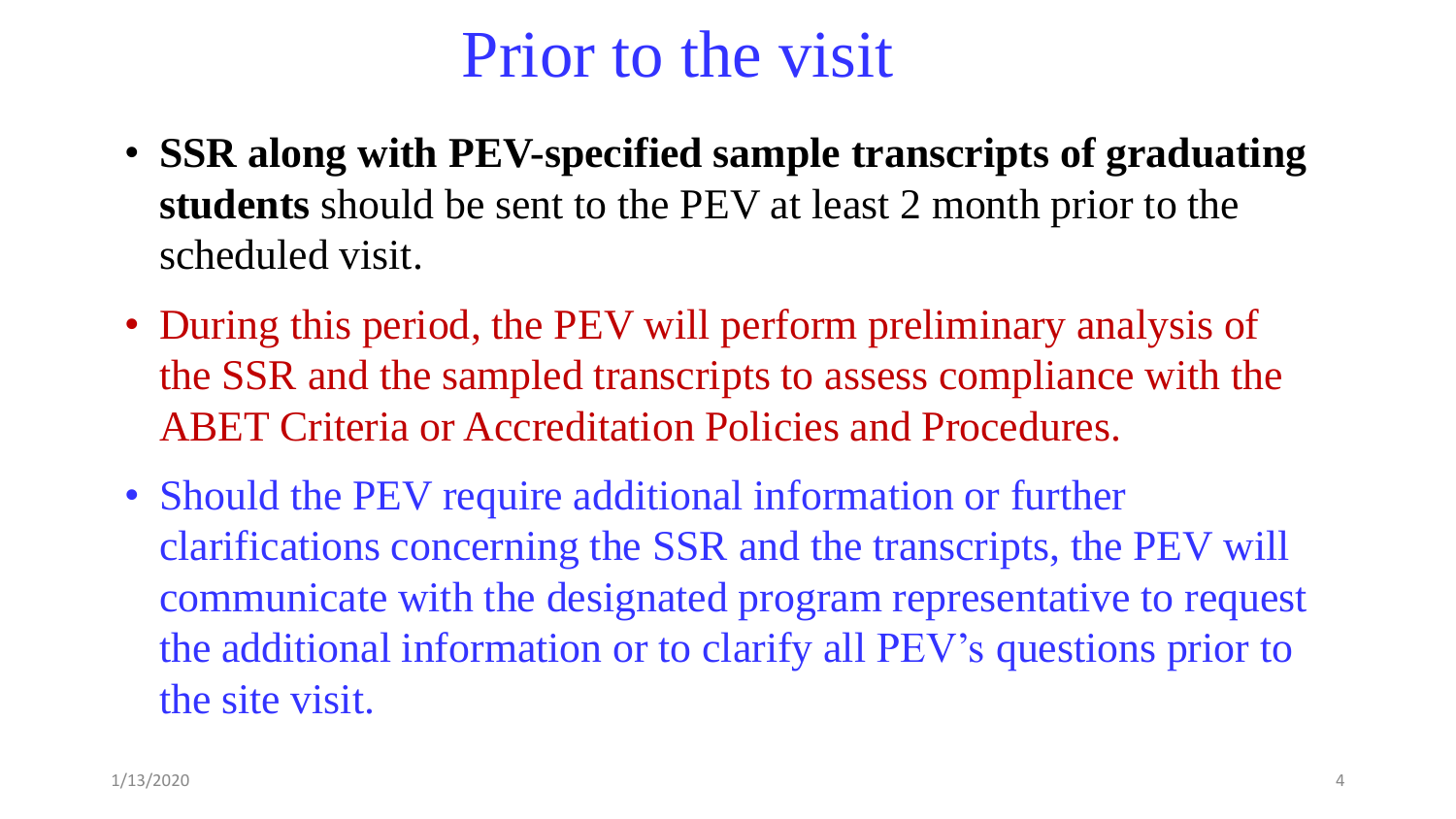# During to the visit

The following should be made available to the PEV at the site during the visit:

- **Assessment materials**: The PEV will examine the "assessment materials" to corroborate the assessment process for student outcomes as provided in the SSR, including ensuring that appropriate documentation exists for the various phases of the assessment process,
- **Sample course materials:** The PEV will examine "sample course" materials" of all required courses in the major (including **course syllabi**, **textbooks**, example assignments and exams, and **examples of student work**, typically ranging from excellent through poor) to verify that:
	- The course is up-to-date and appropriate for the objectives of the program.
	- The course prerequisites are adequate.
	- The learning activities are appropriate for the course outcomes.
	- The graded work adequately assesses the course learning outcomes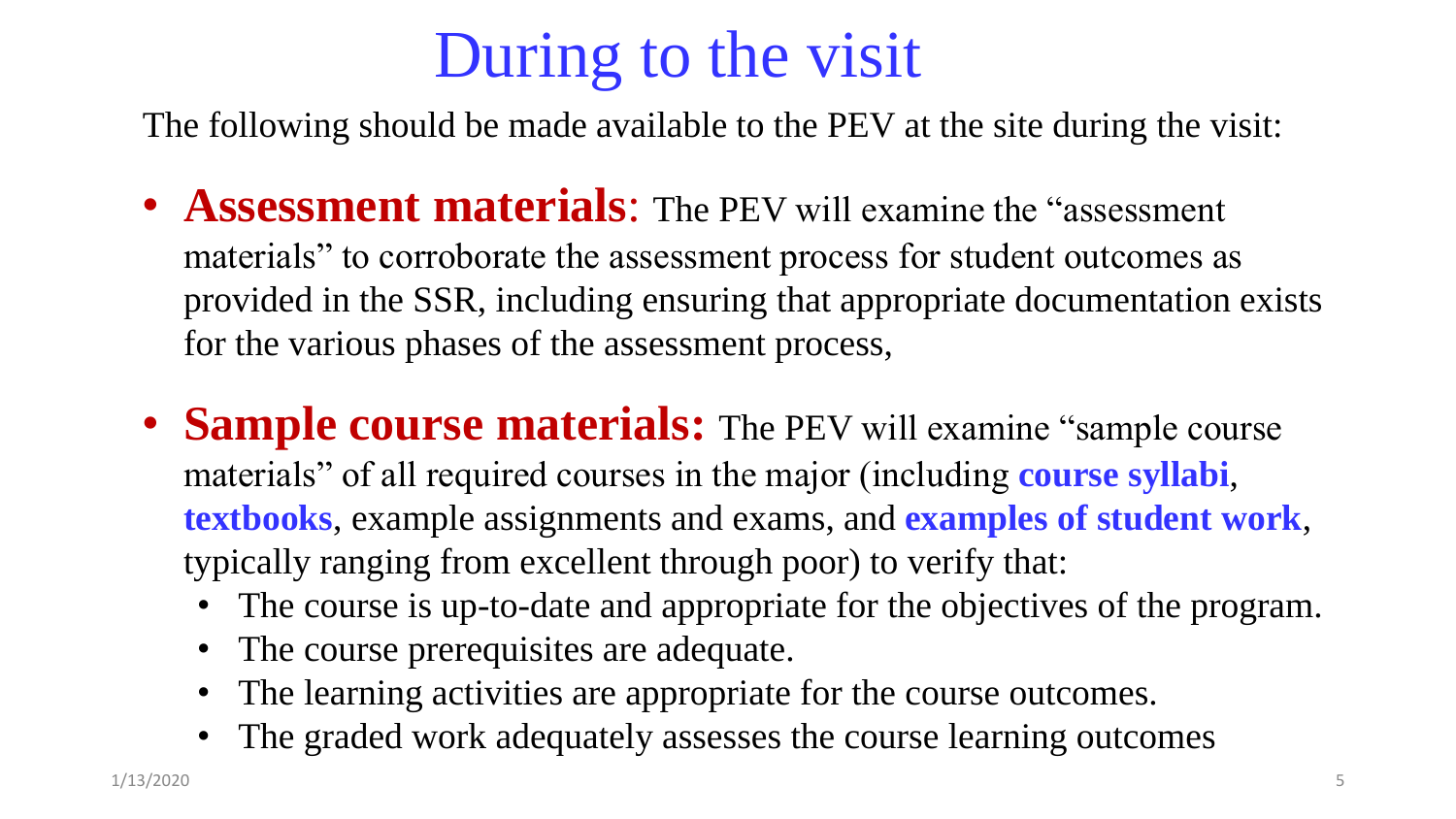# During to the visit

The PEV would be meet to interview with the following people:

- **Program Head:** The PEV will interview with the program head or department chair to get a better feel for the program's strengths, weaknesses, and the vision of its leadership for the future, and to resolve any issues that arose during the pre-visit preparation (if any). In addition, the PEV may interview others with administrative duties (class scheduling, student advising, transfer course evaluation, etc.) relative to the program.
- **Faculty Members:** The PEV will interview "faculty members"
	- to get a feel for the philosophy of each faculty member towards teaching; activities undertaken to maintain upto-date level of understanding of, and participation in, the assessment process and preparation for the visit; and the view of the strengths and weaknesses of the program and its future direction.
	- To initially identify or corroborate problems with such aspects as the quality and maintenance of facilities (labs, classrooms, library, etc.).
	- To get a feel of faculty attitudes regarding the work environment and their commitment to remaining at the institution, which are important in assessing the adequacy of institutional support to maintain program stability during the potential period of accreditation.
- **Randomly selected upper-level students:** The PEV will interview randomly selected upper-level students as a group (which is often one of the most rewarding and enjoyable parts of the visit) to determine the level of satisfaction with, and enthusiasm for, the program (which is a good indicator of the program quality). In addition, students can provide important corroboration for such aspects as the lack of adequate quality in certain courses, problems with advising, and the adequacy of facilities (labs, classrooms, library, etc.).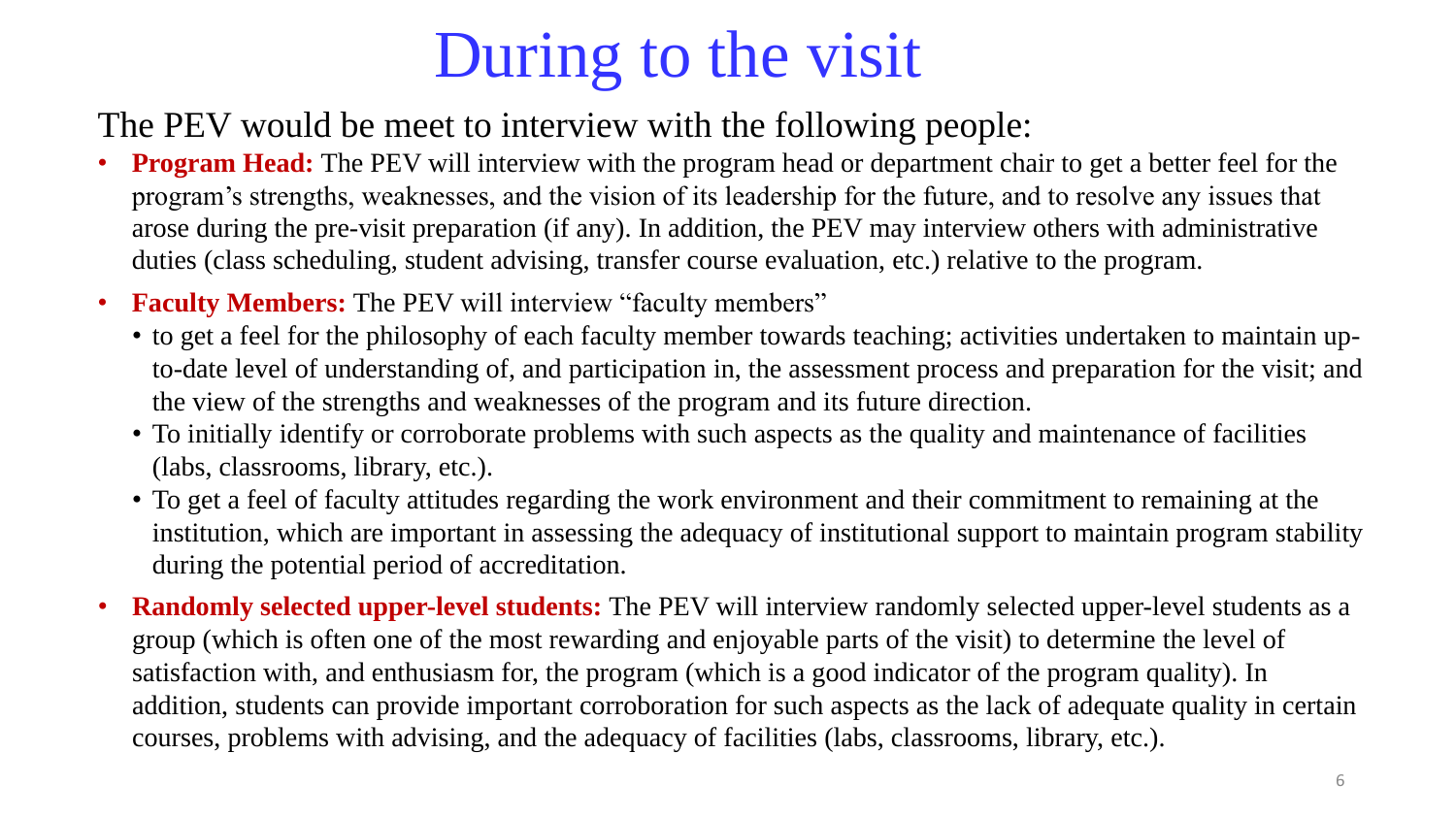## During to the visit

Time permitting, The PEV would also be requesting to have **Access to key Facilities and Supporting Resources.** In particular, the PEV would like to:

- **Visit the library:** To verify the evidence in the SSR: adequacy of the collection, availability of staff support, electronic access to information and materials, etc.
- **Visit one or more supporting departments** (e.g. mathematics, physics, English, etc.), which play an important role in laying foundations for students, to get a feel for how well the students of the reviewed programs do in the supporting courses and whether there are any problems with the nature of the courses from the perspective of the supporting department.
- **Visit the career support center, placement office, cooperative education office, etc.** to assess availability and level of support for students and to observe general procedures for students to obtain the support